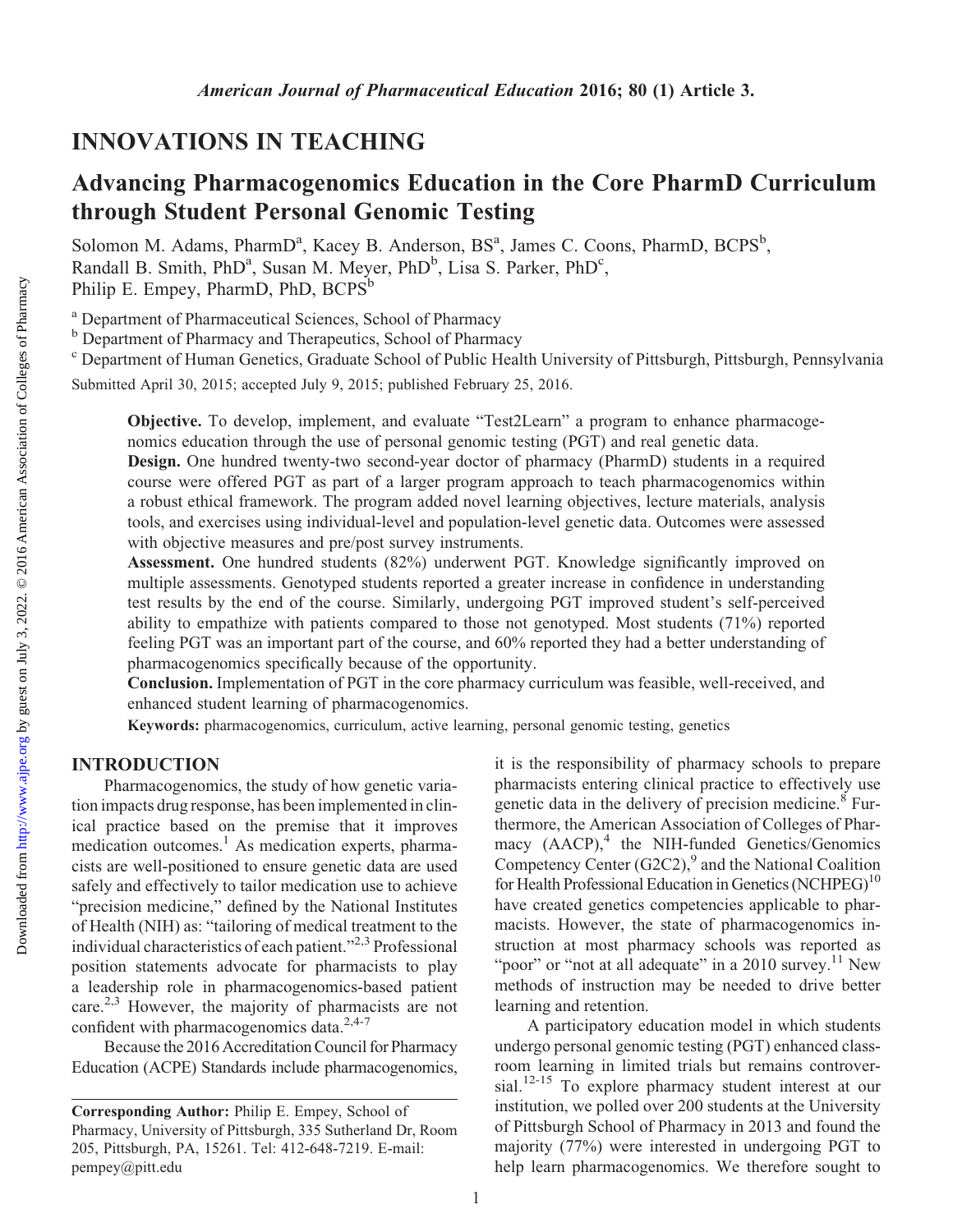scale this innovative educational approach to the core doctor of pharmacy (PharmD) curriculum to attain its educational benefits within an appropriate ethical framework. In this report, we describe our development of "Test2Learn" [\(www.test2learn.org,](http://(www.test2learn.org/) trademark pending), an educational program focused on using PGT as a pedagogical tool, its implementation in a required course in the second-year of the PharmD curriculum at the University of Pittsburgh, and outcomes derived from objective measures of learning and student surveys. We hypothesized that the integration of PGT would engage students and enable them to achieve high-level pharmacogenomics competencies through active-learning experiences.

# DESIGN

At the University of Pittsburgh, PharmD students are introduced to pharmacogenomics in the second year of the curriculum in the course Drug Development II. This required course teaches pharmacokinetics and pharmacodynamics concepts, which are critical to student understanding of the scientific basis of variable patient drug response. It bridges the foundational content in Biochemistry, Principles of Drug Action (including pharmacology), and Drug Development I (clinical trials and the diversity of patient populations) courses taught in year one with therapeutics courses in the third year. Drug Development II is team-taught by 10 clinical and research faculty members and takes place in the school's new stateof-the-art classroom designed to facilitate group activities using computer/mobile technology.

In summer 2014, course faculty members were offered PGT through the direct-to-consumer genetic testing company, 23andMe (Mountain View, CA). The objective of this "teach the teacher" approach was to expose faculty

members to PGT as a pedagogical tool and to demonstrate how to incorporate pharmacogenomics and genetic data into their lessons, if desired. Drug Development II course objectives (Table 1) were designed through a formal process of review and integration of pharmacogenomics competencies and learning outcomes from the following sources: AACP,<sup>4</sup> NCHPEG,<sup>10</sup> the G2C2 Pharmacist Competencies, $9$  ACPE 2016 accreditation standards, $8$ a recent American College of Clinical Pharmacy commentary,<sup>16</sup> and the existing University of Pittsburgh PharmD program curricular and course outcomes.

With these defined instructional goals, we developed a strategy to enrich course content using PGT data as a core component. The structure of Drug Development II, with initial lectures focusing on the science, followed by lectures involving application, was not changed. Rather, it was supplemented with the Test2Learn program: (1) new ethics content provided by faculty members from the Department of Human Genetics; (2) recorded videos used as an out-of-class genetics review; (3) revised lectures and practica; (4) a guest lecturer from 23andMe; and (5) new exercises leveraging the students' experience with PGT and available genetic data. The intent of the revisions was to teach an effective process for pharmacogenomics-based clinical decision making rather than only specific drug-gene variant-phenotype associations.

In didactic lectures, students were taught gene variant nomenclature; pharmacogenomics information retrieval from national databases, such as dbSNP and the Pharmacogenomics Knowledgebase (PharmGKB); $^{17}$  and genetic testing procedures, which were later applied in hands-on practica sessions. Information retrieval exercises asked students to answer questions about specific

### Table 1. Pharmacogenomics-focused Drug Development II Learning Objectives

- 1. Define common terms and nomenclature used in PGx
- 2. Compare/contrast different PGx study designs
- 3. Understand the effects of variation in gene structure and expression on PK/PD
- 4. Demonstrate an understanding of how genetic variation in a large number of proteins, including drug transporters, drug metabolizing enzymes, direct protein targets of drugs, and other proteins (eg, signal transduction proteins) influence pharmacokinetics and pharmacodynamics related to pharmacologic effect and drug response
- 5. Understand the influence (or lack thereof) of ethnicity in genetic polymorphisms and associations of polymorphisms with drug response
- 6. Use online resources to assign haplotypes and predicted drug response phenotypes from genetic data
- 7. Learn a step-wise decision-making process for the integration of PGx with other factors known to impact PK/PD to make appropriate PGx-based recommendations for patients and populations
- 8. Recognize the availability of evidence-based guidelines that synthesize information relevant to genomic/pharmacogenomic tests and selection of drug therapy (eg, clinical pharmacogenomics implementation consortium)
- 9. Provide examples of drugs/clinical situations where PGx testing is likely to be most useful
- 10. Appreciate the potential benefits, limitations, and risks of genetic testing/information for individuals
- 11. Understand PGx testing and data storage processes and the related ethical, legal, and social issues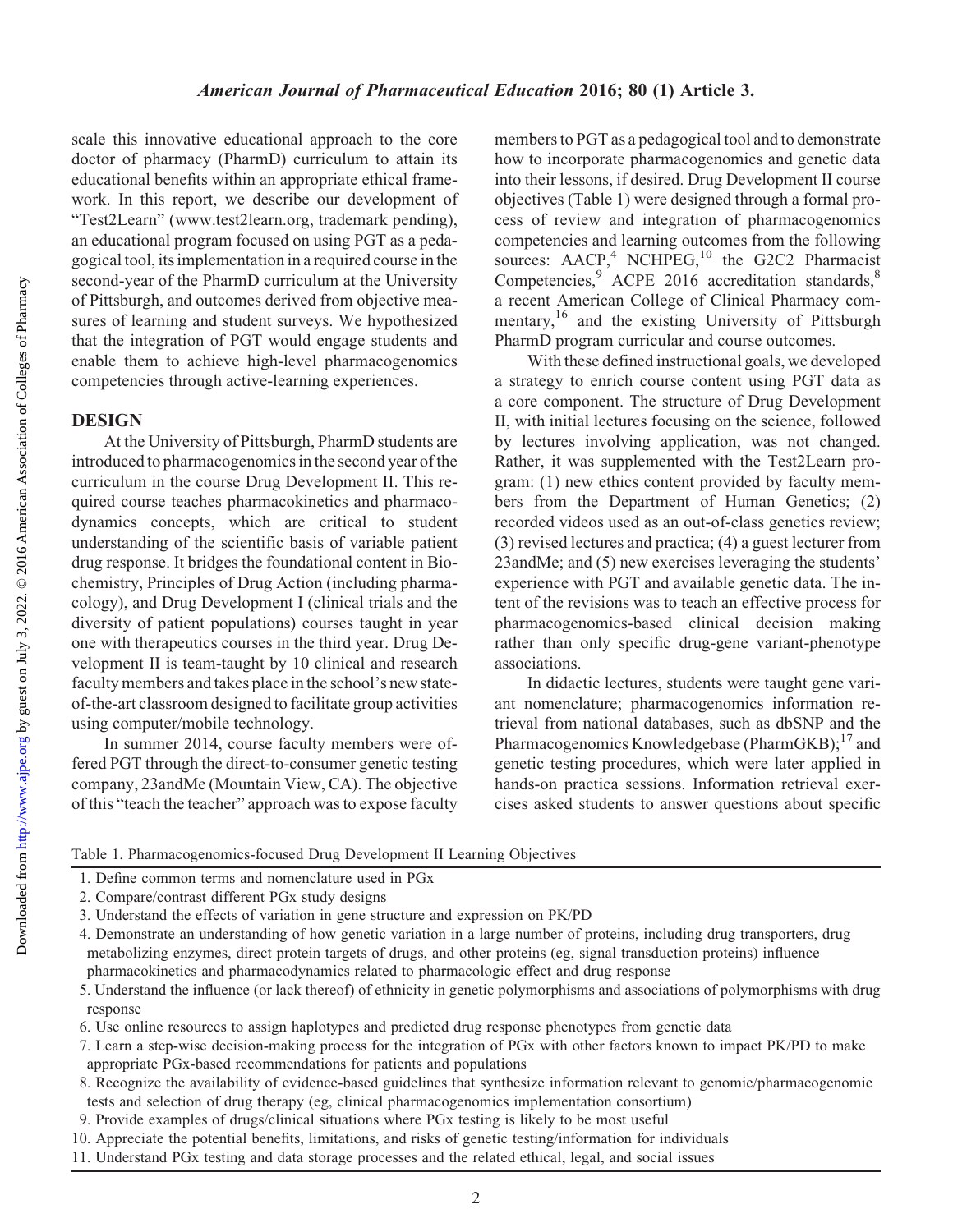genes, variants, or phenotypes not previously covered in the course to test students' ability to find accurate information. Students also identified how variants were assembled to determine haplotypes, assigned "patient" diplotypes, and predicted likely phenotypes in case-based activities. Students gained experience using PharmGKB pharmacogenomics translation tables and Clinical Pharmacogenomics Implementation Consortium (CPIC) guidelines routinely employed in research and in clinical practice.

In one example exercise, students interpreted their own data as the basis for recommending appropriate antiplatelet therapy following percutaneous coronary intervention (Figure 1). Following the lecture teaching the pharmacogenomics of cardiovascular drugs (eg, warfarin and CYP2C9/VKORC1; simvastatin and SLCO1B1; clopidogrel and CYP2C19), the genetic data were also used in patient cases to teach students to integrate pharmacogenomics data with other clinical information (eg, laboratory data, medication history, drug interactions) for more advanced decision making. Students further learned to communicate pharmacogenomics information through small group activities during which students played the role of a pharmacist, patient, or another health care practitioner. The "pharmacist" conveyed recommendations based on the pharmacogenomics-based decision-making process, and performance was evaluated individually and through group assignments and reports to the entire class.

To help convey the concepts of genotyping and phenotyping, a phenotyping experiment was performed to focus students' thinking on variability in populations and whether it could be predicted. The ability to taste bitterness of phenylthiocarbamide (PTC) impregnated paper strips (Frey Scientific, Nashua, NH) is a well-established experiment used to demonstrate simple genetic concepts.<sup>18</sup> On the first day of class, every student was given a strip of PTC paper and asked to report anonymously via an audience response system if they could detect the distinct bitter taste. After students donated their raw data to the class pool, the distribution of "tasters" and "nontasters" was predicted from the genotype at rs713598 in the TAS2R38 gene for each student in the population dataset. To conclude this activity, distributions of phenotype tested tasters and genotype predicted tasters were presented to students.

The Test2Learn program underwent ethical, legal, and administrative reviews prior to launch. The project was initially evaluated at the university level by representatives of the Provost's Office and received strong support by the School of Pharmacy Curriculum Committee, student representatives, and school faculty members in spring 2014. Since the planned surveys and genetic data

Using the PGx Test2Learn™ tool, a 23andMe dataset, the CYP2C19 translation table, and the CPIC guideline for CYP2C19:

1. Retrieve the CYP2C19 genotype.<br>2. Assign the CYP2C19 diplotype using star allele nomenclature

Predict the phenotype corresponding to the diplotype.

4. Make a therapy modification (if any) for a patient who was prescribed clopidogrel following his percutaneous coronary intervention

|                   |   |   | rs4244285 rs4986893 rs28399504 rs56337013 rs72558186 rs41291556 rs12248560 |   |   |  |
|-------------------|---|---|----------------------------------------------------------------------------|---|---|--|
| *2                | A |   |                                                                            |   |   |  |
| *3                |   | A |                                                                            |   |   |  |
| $^*$ <sub>4</sub> |   |   | G                                                                          |   |   |  |
| *5                |   |   |                                                                            |   |   |  |
| *7                |   |   |                                                                            | А |   |  |
| *8                |   |   |                                                                            |   | C |  |
| *17               |   |   |                                                                            |   |   |  |

Figure 1. Excerpt from the exercise in which students used custom software, individual genetic data (their own or an external dataset), simplified translation table adapted from PharmGKB, $17$  and CPIC guidelines to identify their diplotype and phenotype to make a clinical decision.

used in class were anonymous, the program and its use of PGT did not meet the definition of research, according to the University of Pittsburgh Institutional Review Board (IRB). A bioethicist external to the school was also consulted to provide an additional independent review, and revisions were made to the project plan.

Personal genomic testing was explicitly presented to students as an optional exercise, and this understanding was documented through a written acknowledgement. To mitigate pressure to participate or coercion, decisions were confidential and blinding procedures were incorporated so that faculty members did not know who underwent testing. All students attended a mandatory ethics presentation delivered by a qualified bioethicist that discussed the risks of genetic testing.<sup>19</sup> These lectures, supplemented by optional time set aside for faculty consultation, allowed students to make an informed decision over a 4-week time period regarding whether or not to undergo PGT. A genetic counselor was also made available as an additional safety net. To provide students opting out of PGT equal opportunity to work with real genetic data, anonymous datasets were downloaded from the Harvard Personal Genome Project (HPGP).<sup>20</sup> This project allows individuals who wish to provide researchers their PGT data, such as 23andMe raw datasets, to upload their data to a publicly accessible repository. Each student was given a USB drive on which to store data for use in class exercises to maintain blinding.

Saliva-based genotyping kits were obtained from the direct-to-consumer genetic testing company, 23andMe, at a cost of approximately \$80 per test. The company uses a custom genotyping array based on the HumanOmniExpress-24 panel (Illumina, San Diego, CA) that queries over 600 000 single nucleotide polymorphisms (SNPs) in addition to about 30 000 custom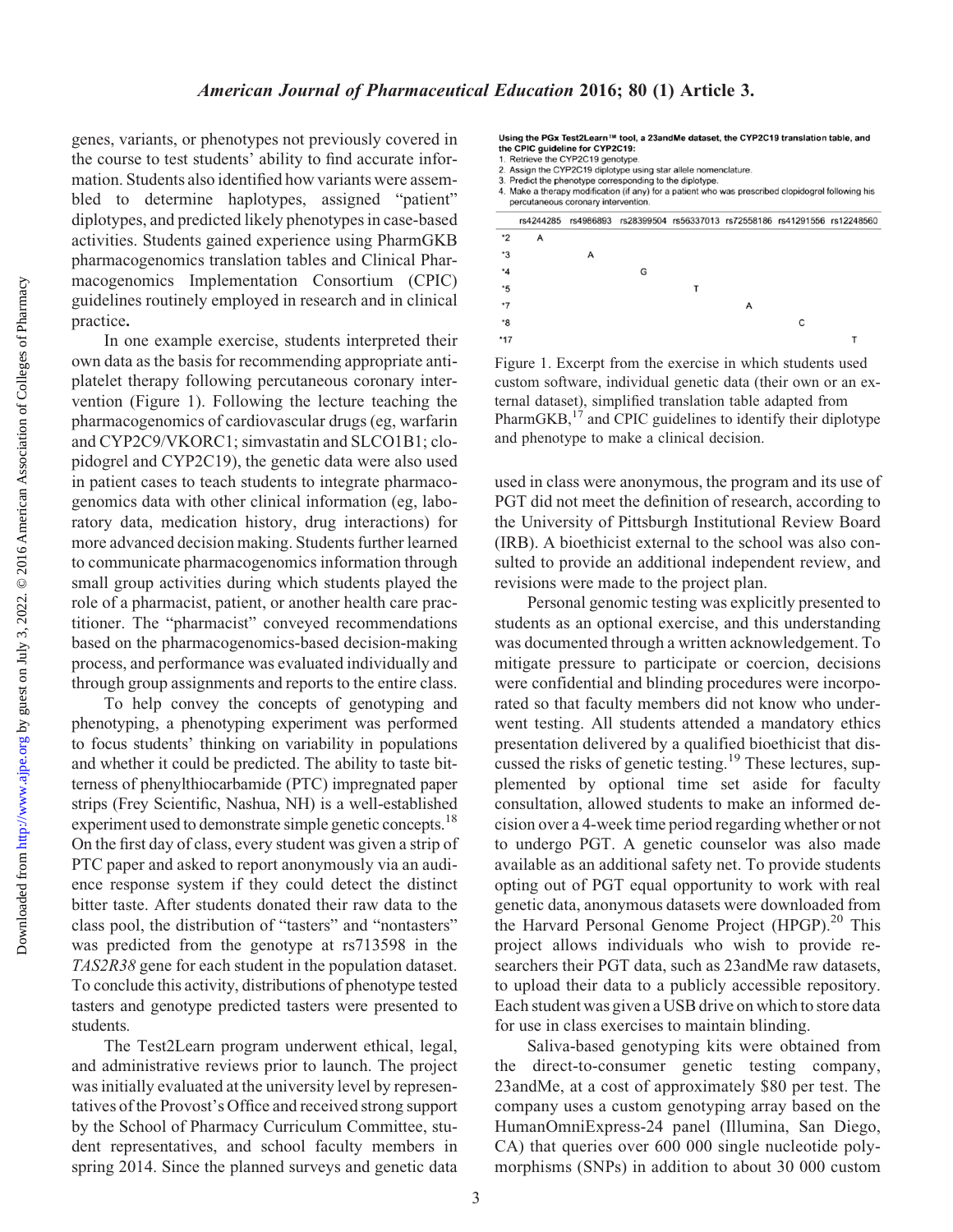SNPs selected by 23andMe. The kits were ordered in bulk and distributed to students by a staff member unaffiliated with the program who tracked student names with the kit number received until they were successfully processed. Genotyped students signed 23andMe's standard webbased consent to undergo PGT and created personal accounts on their website in order to receive ancestry reports and their raw genetic data directly. All costs were covered through grant support.

To complete a class population analysis, students were asked to submit their PGT data, but were under no obligation to do so. Students watched a short video tutorial on how to properly de-identify their personal data. To donate, students exchanged their USB drive containing their de-identified PGT data file for a new USB drive using designated bins, Genetic files were then extracted from the USB drives and added to a single database. Population data were compiled using a Python script and PLINK, v.1.07 (Shaun Purcell, Boston, MA).<sup>21</sup> Population level diplotype frequencies for several pharmacogenes (CYP2C9, CYP2C19, SLCO1B1,VKORC1) were determined to show the prevalence of clinically relevant variation among the class. These data were also integrated into the cases and used to stimulate student thinking regarding the potential value of pre-emptive genotyping. Students were asked to identify drug-gene pairs to target based on the variant frequency data and integrate additional factors such a guidelines, medication use, test availability, and clinical outcomes into theoretical policy decisions.

We developed custom software, the Personal Genome Browser tool, for students to use in class to parse their PGT data for pharmacogenomics-related SNPs and genes. With it, students were able to efficiently access sequence-level genetic data for individual genes by Reference SNP Identification (RSID) number or to receive a list of all variant calls for a selected gene symbol to assign diplotypes and obtain interpretations. The tool was written using Python, v3.4.1 (Python Software Foundation, Beaverton, OR), custom libraries, and the Ensembl REST application program interface (European Bioinformatics Institute, Hinxton,  $UK)^{22}$  to pull gene IDs from RSID lookup. Importantly, the libraries could be modified to control what genes the tool could query, and the specific features, such as interpretations, could be remotely locked and/or unlocked.

Knowledge and attitudinal data were collected with anonymous pre/postsurveys completed by students on the first and last days of class, respectively. Surveys were adapted from previous publications and covered the following domains: knowledge of pharmacogenomics, genetics, and PGT; attitudes and beliefs regarding pharmacogenomics and PGT; and expectations of the

Test2Learn program for achieving learning objectives.5,13,15,23,24 The postsurvey also asked students about whether or not they underwent PGT as part of the class, which allowed for comparisons based on the act of undergoing PGT vs using external anonymous data. The surveys were linked using an anonymous code generated by respondents for pre/post comparisons. Data were entered in a Microsoft Access database in duplicate and compared to ensure data integrity. To compare student performance relative to peers in the same course in prior years, a standardized quiz that assessed general knowledge of genetics and pharmacogenomics was administered as it has been every year since 2011.

For knowledge questions, students were scored based on the percent answered correctly and matched pre/postsurveys were compared using a paired  $t$  test. Likert scale questions  $(5=$ strongly agree,  $4=$ agree,  $3$ =neutral,  $2$ =disagree, 1=strongly disagree) were compared using the Wilcoxon signed-rank test for paired data analysis and the Mann-Whitney U test for unpaired comparisons. Mean and standard deviation were provided for easy interpretation. Dichotomous responses (ie, yes/no) and proportions were evaluated using the chi-square test for unpaired comparisons or McNemar's test for paired comparisons. Statistical analyses were performed using SPSS, v22 (IBM, New York, NY) and R, v3.1.2 (R Development Core Team, Vienna, Austria).

### EVALUATION AND ASSESSMENT

Of the 122 students and 10 faculty members to whom genotyping was offered, 100 (82%) and 10 (100%), respectively, elected to undergo PGT. Turnaround time for results was approximately 3 weeks, and in only 2 instances did samples need to be recollected (one kit was lost in the mail, and one kit had insufficient DNA yield). No students had undergone PGT previously. Genotyped students cited "ancestry information," "general curiosity," and "it was a free test" for primary reasons driving their decision to undergo PGT. Those who chose not to be tested indicated "no interest," "privacy concerns," and "risk for incidental findings" as primary reasons. Of the students who elected to undergo testing and to complete the survey, 92 (100%) remained pleased with their decision, vs 11 (61.1%) who did not undergo PGT  $(p<0.001)$ . Among those genotyped, 30 (32.6%) reported that they made further efforts outside of class to interpret their data.

Together, the planned redesign by the program team and the content revisions driven by individual faculty members within the "teach the teacher" model resulted in an additional 6 hours of pharmacogenomics or ethics content, as well as the modification of 4 hours of existing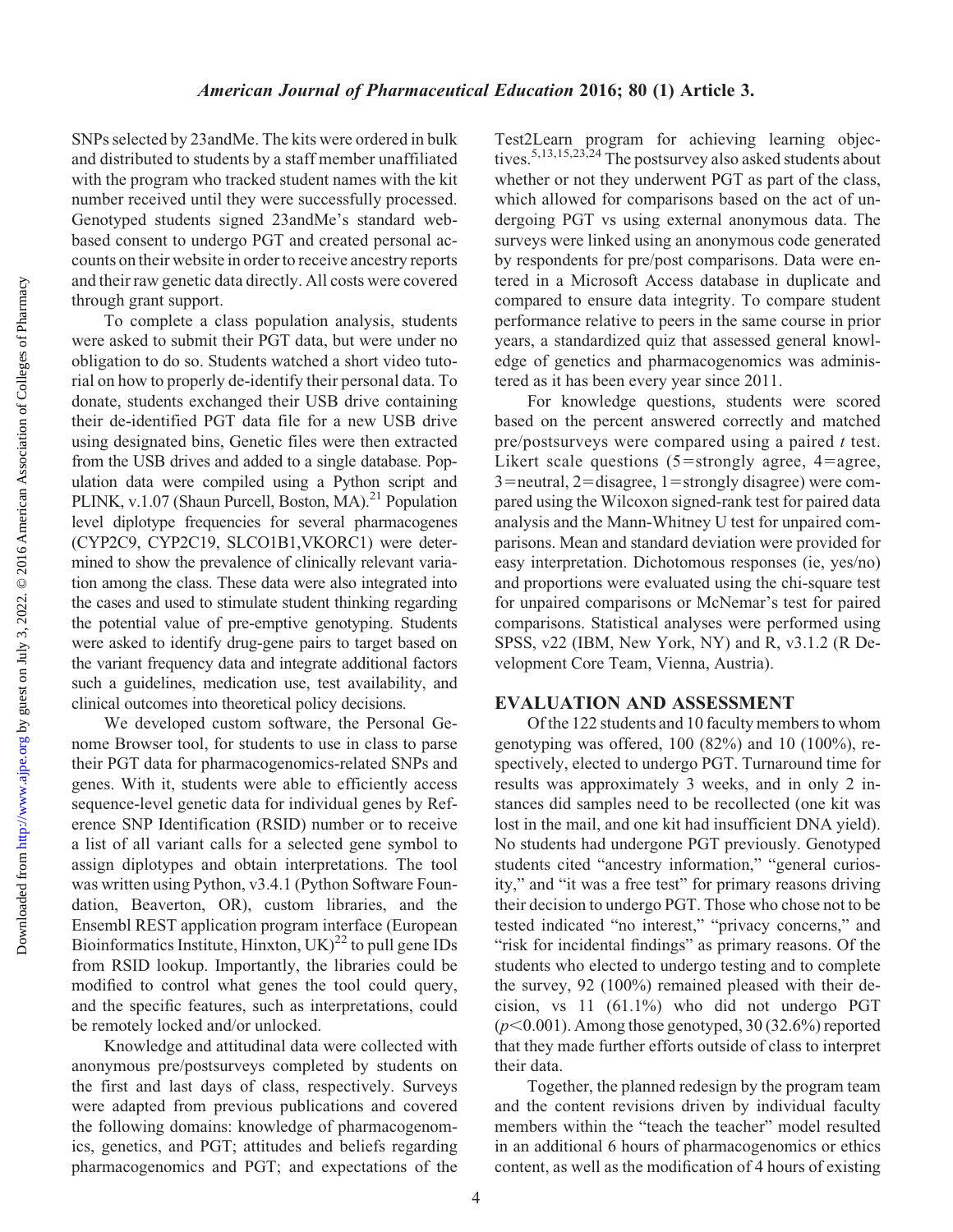lectures/practica to achieve the new learning objectives. Time for the new material was made by eliminating some review content in the course or making it an out-of-class activity, replacing the existing pharmacogenomics material, and integrating new content with related areas of instruction (eg, pharmacokinetics of cardiovascular drugs).

Students performed well on in-class exercises, and objective assessments demonstrated student understanding of pharmacogenomic concepts. For the PTC exercise, the proportion of students genotype-predicted to be a "taster" (74% of the 70 students carried at least one G allele at rs713598 in the TAS2R38 gene) closely resembled the self-reported phenotypic taster statuses (67% of the 117 students in the class reported they could taste bitterness). Figure 2A shows that the CYP2C19 diplotype assignments made by students were similar to results from faculty evaluators. The percentage of students with an "actionable" genotype (at leased one \*2 allele) was 37% according to the students and 34% per the faculty analysis of student data. These data are consistent with diplotype frequencies from the HapMap population of Utah residents with ancestry from northern and western Europe  $(CEU).$ <sup>17,25</sup> Similar exercises were completed for CYP2C9, VKORC1, and SLCO1B1 (Figure 2B). Overall, 86% of students had an actionable genotype in at least one of these 4 genes according to current CPIC guidelines. Evidence of each student's ability to predict phenotype and to make recommendations in cases involving wellknown drug-gene pairs was excellent with 74%, 80%, and 93% of students successfully completing case-based exercises involving CYP2C19-clopidogrel, VKORC1 warfarin, and SLCO1B1-simvastatin, respectively.

The entire class  $(n=122)$  completed the presurvey and  $90\%$  (n=110) completed the postsurvey. Of the completed postsurveys,  $89\%$  (n=98) were successfully linked with the student's presurvey allowing for robust pre/post comparisons. Reasons for unmatched surveys included students not filling out the linkage code or providing a linkage code that was illegible.

Student attitudes and beliefs regarding pharmacogenomics, PGT, and the role of a pharmacist, were evaluated. At the end of the course, more students said that they would recommend pharmacogenomic testing to a patient (58% pre vs 80% post,  $p<0.001$ ), but more disagreed or strongly disagreed with the statement that patients would be able to accurately interpret genetic data on their own (73.5% pre vs 90.8% post;  $p$ <0.001). Positive opinions regarding the future use of pharmacogenomic testing and pharmacists' roles did not change (Table 2). At baseline, respondents believed that testing would be routinely used to guide drug therapy (90.8% agree or strongly agree), that an ability to apply pharmacogenomics concepts on the topic would be important to their future career (89.3% agree or strongly agree), and that all pharmacists should have this knowledge (97% agree or strongly agree). A significant shift toward agreement that a pharmacist's role should include counseling on genetic data was observed  $(66.3\% \text{ pre vs } 74.5\% \text{ post}; p=0.048).$ 

Genetics and pharmacogenomics knowledge as assessed by objective questions on the survey were



Figure 2 A and B. CYP2C19 diplotype frequencies reported from individual data. (A) The concordance between student-faculty diplotype assignments and population similarity to an external established frequencies in Caucasian population as reported by  $HapMap-CEU$  phase  $3^{25}$  suggests that students were overall successful in completing the in-class exercise. (B) Class populationbased frequencies of the pharmacogenes CYP2C9, VKORC1 rs9923231, and SLCO1B1 rs4149056 from students who submitted data  $(n=70)$ . Findings showed that among these common genes, 86% of students had at least one actionable genotype.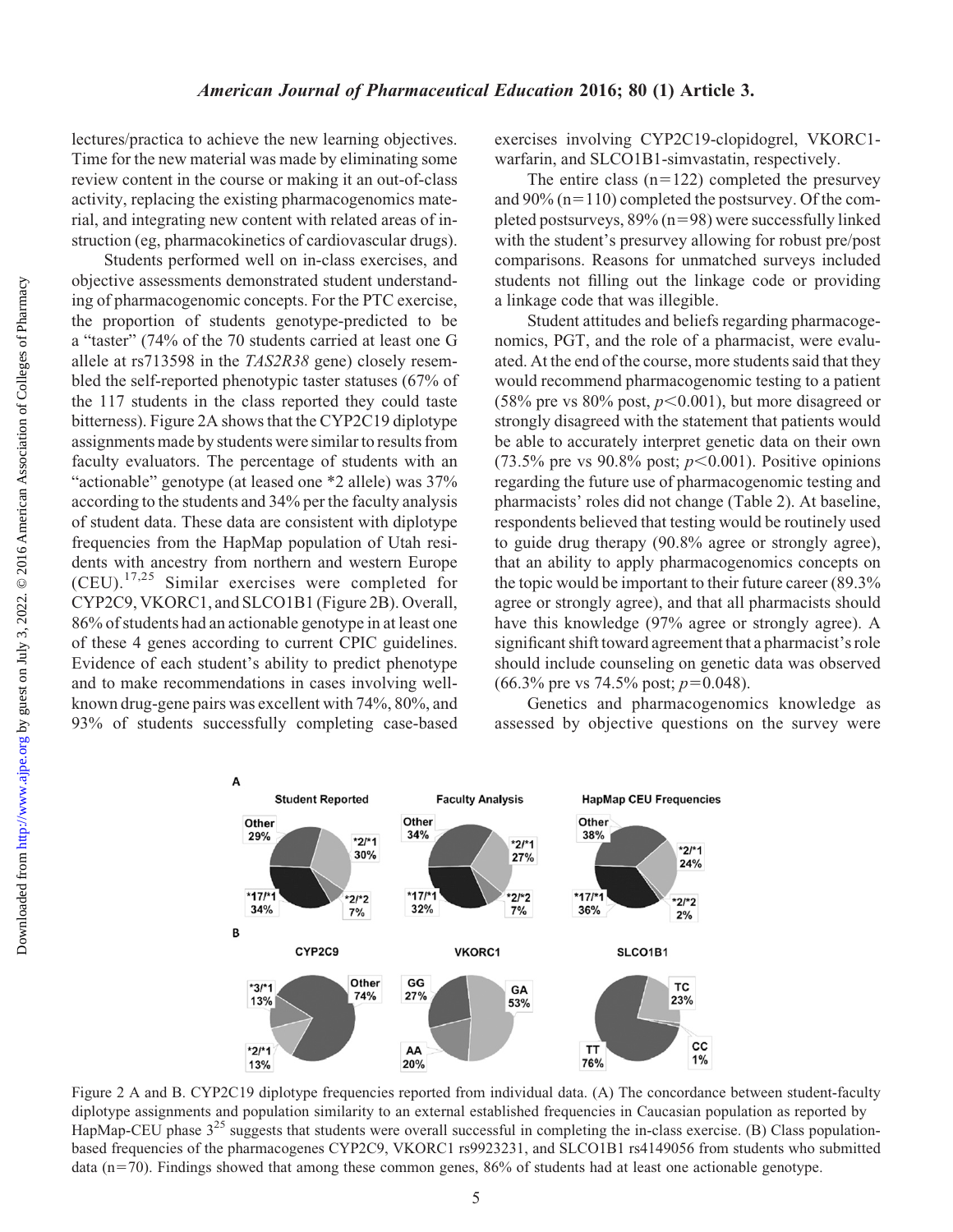# American Journal of Pharmaceutical Education 2016; 80 (1) Article 3.

| <b>Likert Scale Questions<sup>a</sup></b>                                                                                                                        |          | <b>Precourse Postcourse</b><br>Mean (SD) Mean (SD) | $\boldsymbol{p}$ |
|------------------------------------------------------------------------------------------------------------------------------------------------------------------|----------|----------------------------------------------------|------------------|
| Most people can accurately interpret their PGT results.                                                                                                          | 2.1(0.7) | 1.8(0.6)                                           | < 0.001          |
| In the future, pharmacogenomic testing will routinely be used to<br>decrease the number of adverse events patients experience as a result of their drug therapy. | 4.2(0.6) | 4.2 $(0.6)$                                        | 0.23             |
| I believe that an ability to effectively apply pharmacogenomic concepts will be<br>important in my future job as a pharmacist.                                   | 4.2(0.7) | 4.1 $(0.7)$                                        | 0.44             |
| All pharmacists should be required to have some knowledge of pharmacogenomics.                                                                                   | 4.4(0.5) | 4.3 $(0.6)$                                        | 0.3              |
| Part of a pharmacists role should include counseling patients regarding pharmacogenomics.                                                                        | 3.8(0.7) | 4.0(0.8)                                           | 0.048            |

| Table 2. Student Attitudes and Beliefs About Personal Genomic Testing and Pharmacogenomics (n=98) |  |  |  |  |
|---------------------------------------------------------------------------------------------------|--|--|--|--|
|                                                                                                   |  |  |  |  |

 $a^2$ Scale: 1=strongly disagree, 2=disagree, 3=neutral, 4=agree, 5=strongly agree

significantly improved by the end of the course [82.9%  $(14.1)$  vs  $90.5\%$   $(9.0)$ ] correct on the presurvey vs postsurvey, respectively;  $p<0.001$ ). Similarly, Table 3 shows improvement in quiz scores compared to previous years when students' pharmacogenomics education was limited to traditional lecture material. Figure 3 shows student perceptions of their pharmacogenomics knowledge stratified by whether they personally

|  |  |  |  |  |  |  | Table 3. Excerpt From Quiz Evaluating General Knowledge of Genetics and Pharmacogenomics |  |
|--|--|--|--|--|--|--|------------------------------------------------------------------------------------------|--|
|--|--|--|--|--|--|--|------------------------------------------------------------------------------------------|--|

|                                                                  | % answering correctly |           |           |           |             |
|------------------------------------------------------------------|-----------------------|-----------|-----------|-----------|-------------|
|                                                                  | 2011                  | 2012      | 2013      | 2014      |             |
| Question                                                         | $(n=112)$             | $(n=108)$ | $(n=110)$ | $(n=122)$ | $p^{\rm a}$ |
| Which of the following types of polymorphisms                    | 86                    | 89        | 88        | 96        | 0.009       |
| can result in a change in amino acid sequence?                   |                       |           |           |           |             |
| A. Frame shift                                                   |                       |           |           |           |             |
| B. Insertion                                                     |                       |           |           |           |             |
| C. Synonymous                                                    |                       |           |           |           |             |
| D. A and B are correct (correct)                                 |                       |           |           |           |             |
| E. All of the above                                              |                       |           |           |           |             |
| The combination of alleles on a single chromosome                | 73                    | 69        | 76        | 87        | 0.002       |
| that tend to be are inherited together is termed?                |                       |           |           |           |             |
| A. Genotype                                                      |                       |           |           |           |             |
| B. Phenotype                                                     |                       |           |           |           |             |
| C. Haplotype (correct)                                           |                       |           |           |           |             |
| D. Polymorphism                                                  |                       |           |           |           |             |
| E. None of the above                                             |                       |           |           |           |             |
| An example of a gene variant is VKORC1 3673G>A.                  | 79                    | 84        | 77        | 91        | 0.006       |
| Based on PGx nomenclature, what is the gene of interest?         |                       |           |           |           |             |
| A. 3673                                                          |                       |           |           |           |             |
| B. VKORC1 (correct)                                              |                       |           |           |           |             |
| C. Guanine (G)                                                   |                       |           |           |           |             |
| D. Adenine (A)                                                   |                       |           |           |           |             |
| Linkage disequilibrium is the random association of              | 66                    | 61        | 63        | 82        | < 0.001     |
| alleles at two or more loci.                                     |                       |           |           |           |             |
| A. True                                                          |                       |           |           |           |             |
| B. False (correct)                                               |                       |           |           |           |             |
| In contrast to genome wide association studies, the              | 62                    | 74        | 57        | 70        | 0.28        |
| candidate gene approach                                          |                       |           |           |           |             |
| A. Is hypothesis-driven (correct)                                |                       |           |           |           |             |
| B. Has a greater risk of false-positive associations             |                       |           |           |           |             |
| C. Is the best strategy for studying type B ADRs (idiosyncratic) |                       |           |           |           |             |
| D. A and B are correct                                           |                       |           |           |           |             |
| E. All of the above                                              |                       |           |           |           |             |
| Average                                                          | 73                    | 75        | 76        | 84        | 0.042       |

<sup>a</sup>Data from 2011-2013 were combined and compared to 2014 by chi-square analysis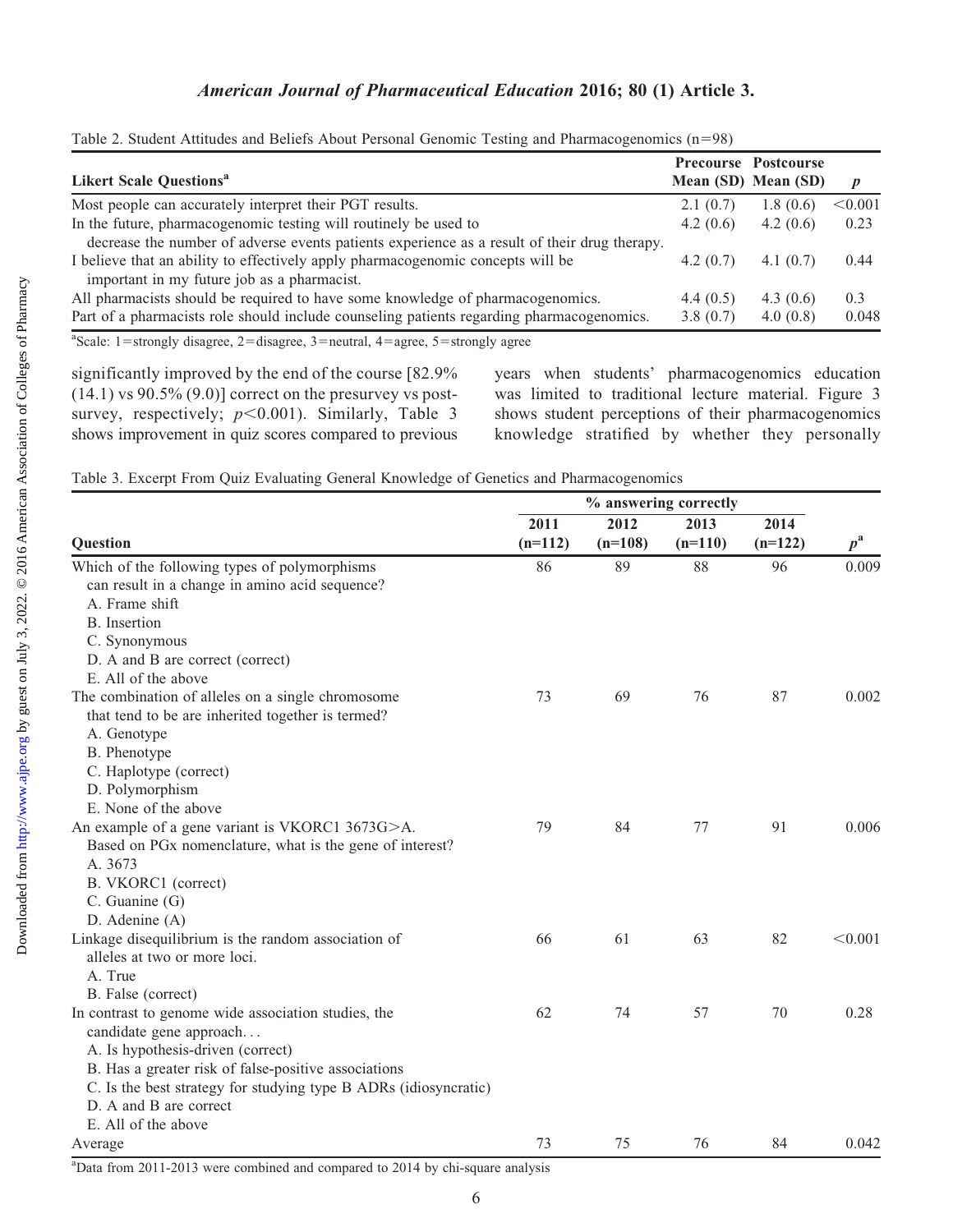

genomic testing (PGT). (A): Student-reported agreement with the statement that they know enough about genetics to understand PGT results stratified by whether students' underwent PGT. Genotyped students showed a significant shift toward agreement with the statement on the postsurvey vs presurvey, while students who did not undergo genotyping showed only a trend toward shift in agreement on the postsurvey (B): Student reported agreement with the statement that they understand the risks and benefits of using PGT services in pre/postsurveys, stratified by the students' decision whether to undergo genotyping or not. Both groups of students showed a significant shift toward agreement with the statement in the postsurvey vs the presurvey.

7

underwent PGT. Among students who were genotyped, there was a significant shift in agreement that they knew enough about genetics to understand PGT results by the end of the course [2.7 (0.9) pre vs 3.5 (0.9) post;  $p<0.001$ . The group that did not undergo PGT showed a similar trend, but it was not significant  $[2.6 (0.7)$  pre vs 3.2 (0.7) post;  $p=0.05$ . Self-reported understanding of the risks and benefits of PGT services was more pronounced in students who underwent PGT, but significantly improved in both groups of students as a result of the program [genotyped students: 3.3 (1.0)

pre vs 4.5 (0.6) post;  $p<0.001$ ; nongenotyped students, 3.2 (0.9) pre vs 4.3 (0.6) post;  $p=0.004$ .

We also surveyed students regarding their self-efficacy at the end of the course (Table 4). Independent of whether they underwent PGT, students agreed they were able to integrate genetic data into practice, advise patients on genetic data, and discuss genetic test results. Student self-perceived ability to empathize with patients undergoing genetic testing was significantly higher in students who underwent the PGT process vs those who opted out  $(p=0.04)$ .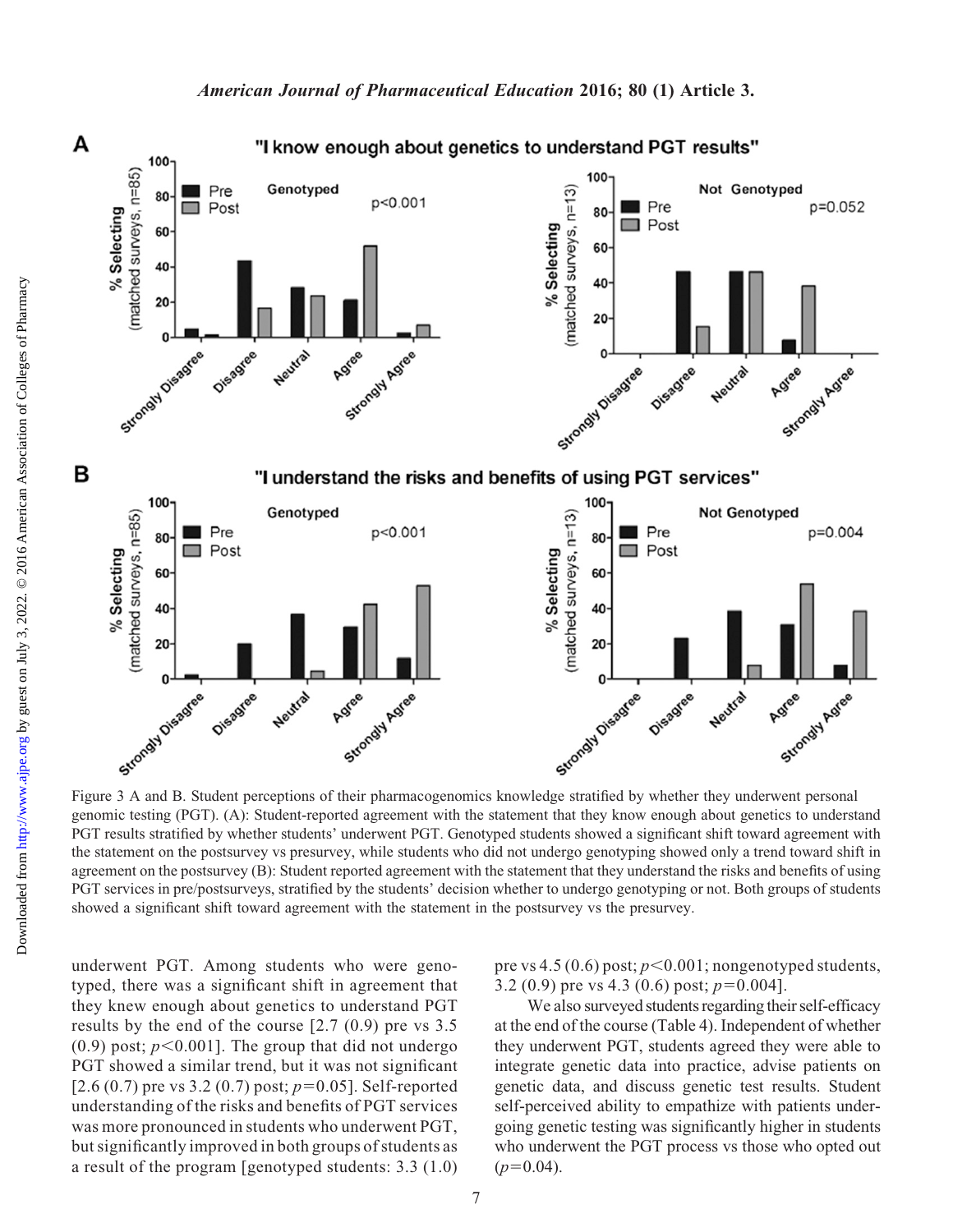| Table 4. Comparison of Student Perceived Ability to Work With and Integrate Personal Genomic Testing (PGT) into Patient Care |  |  |  |
|------------------------------------------------------------------------------------------------------------------------------|--|--|--|
| (Postsurvey)                                                                                                                 |  |  |  |

| Because of my experience with Test2Learn (undergoing<br>PGT or using anonymous data) | Postcourse,<br>Genotyped<br>Mean $(SD)$ $(n=92)$ | Postcourse,<br><b>Not Genotyped</b><br>Mean $(SD)$ (n=18) | p     |
|--------------------------------------------------------------------------------------|--------------------------------------------------|-----------------------------------------------------------|-------|
| I am better able to integrate PGx data with other factors known                      | 3.9(0.8)                                         | 3.8(0.5)                                                  | 0.61  |
| to impact PK/PD to make appropriate PGx based recommendations.                       |                                                  |                                                           |       |
| I am better able to discuss genetic test results with patients                       | 4.0(0.7)                                         | 3.8(0.5)                                                  | 0.3   |
| (eg, benefits, limitations, and risks).                                              |                                                  |                                                           |       |
| I am better able to advise patients about the process of genomic testing.            | 4.0 $(0.7)$                                      | 3.7(0.8)                                                  | 0.095 |
| I am better able to empathize or connect emotionally with patients                   | 4.1 $(0.7)$                                      | 3.7(0.9)                                                  | 0.035 |
| who may be considering genetic testing.                                              |                                                  |                                                           |       |

Scale: 1=strongly disagree, 2=disagree, 3=neutral, 4=agree, 5=strongly agree

Finally, student opinions regarding the importance of program components and the success of its implementation were captured. Students thought observing the genetic diversity of their own class through the populationbased exercises was an important part of the course (58% agreed and 23% strongly agreed). Similarly, 71% of the students who underwent genotyping felt that it was an important part of the course, and 60% felt that they had a better understanding of pharmacogenomics than those who did not undergo genetic testing. Finally, 81% of students felt that the pharmacogenomics material was well integrated and connected between lectures and practica. Most students found the ethics training to be valuable and, although no students sought genetics counseling, 84% agreed or agreed strongly that having such a professional available is an important part of a program that integrates PGT.

# DISCUSSION

In this report we describe the development of Test2Learn, a PGT-based program designed to enhance pharmacogenomics education, and its successful implementation into a required course in the Doctor of Pharmacy curriculum at the University of Pittsburgh. We created an ethical framework for genetic testing of students, novel learning objectives, lecture materials, analysis tools, and exercises using individual- and population-level genetic data to achieve the high-level pharmacogenomics competencies. Integration into a required course in the core curriculum ensured that all students received specialized education in pharmacogenomics to help meet 2016 ACPE standards.<sup>8</sup>

At baseline, 90% of the second-year PharmD students we surveyed agreed or strongly agreed that PGT would be routinely used to guide drug therapy in the future, 88% agreed or strongly agreed that being able to apply pharmacogenomics concepts would be important

in their future career as a pharmacist, and 97% agreed or strongly agreed that all pharmacists should have this knowledge. These beliefs did not significantly change at the end of the course. Our findings confirm forwardthinking attitudinal data regarding pharmacogenomics from other surveys of pharmacy students. Approximately 95% of pharmacy students at the University of Minnesota agreed or strongly agreed that "pharmacogenomics will be relevant in future medical practice" and 88.1% agreed or strongly agreed that "pharmacists should be required to have some comprehension of pharmacogenomics."<sup>26</sup> Similarly, 80% of those surveyed by Lee et al believed that pharmacists should be involved in educating patients and health care professionals.<sup>27</sup>

Several different educational models have been used to teach pharmacogenomics. Primer courses,<sup>28</sup> introductory genetic testing experiences,<sup>14</sup> elective courses involving small numbers of students,<sup>29</sup> and shared curricula<sup>27</sup> are used in PharmD programs. However, the topic is complex, and lessons from a continuing education program where only marginal improvements in knowledge retention were achieved suggest it requires a comprehensive educational effort to be successful. $30\,$  A participatory educational model involving PGT provided students with the opportunity to experience genetic testing and work with real data first-hand, but its educational value is debated.<sup>12,24</sup> Stanford University was among the first to successfully implement comprehensive PGT in an elective genomics course through safeguards to address the complex ethical, legal, and social issues associated with students working with their own genomes.<sup>12</sup> Salari and colleagues reported genotyped students gained greater improvements in pre/post course knowledge and believed that PGT was an important part of their learning.<sup>13</sup> Positive experiences, albeit on a smaller scale, have been reported in pharmacy schools. Krynetskiy and Calligro added a laboratory exercise in a Temple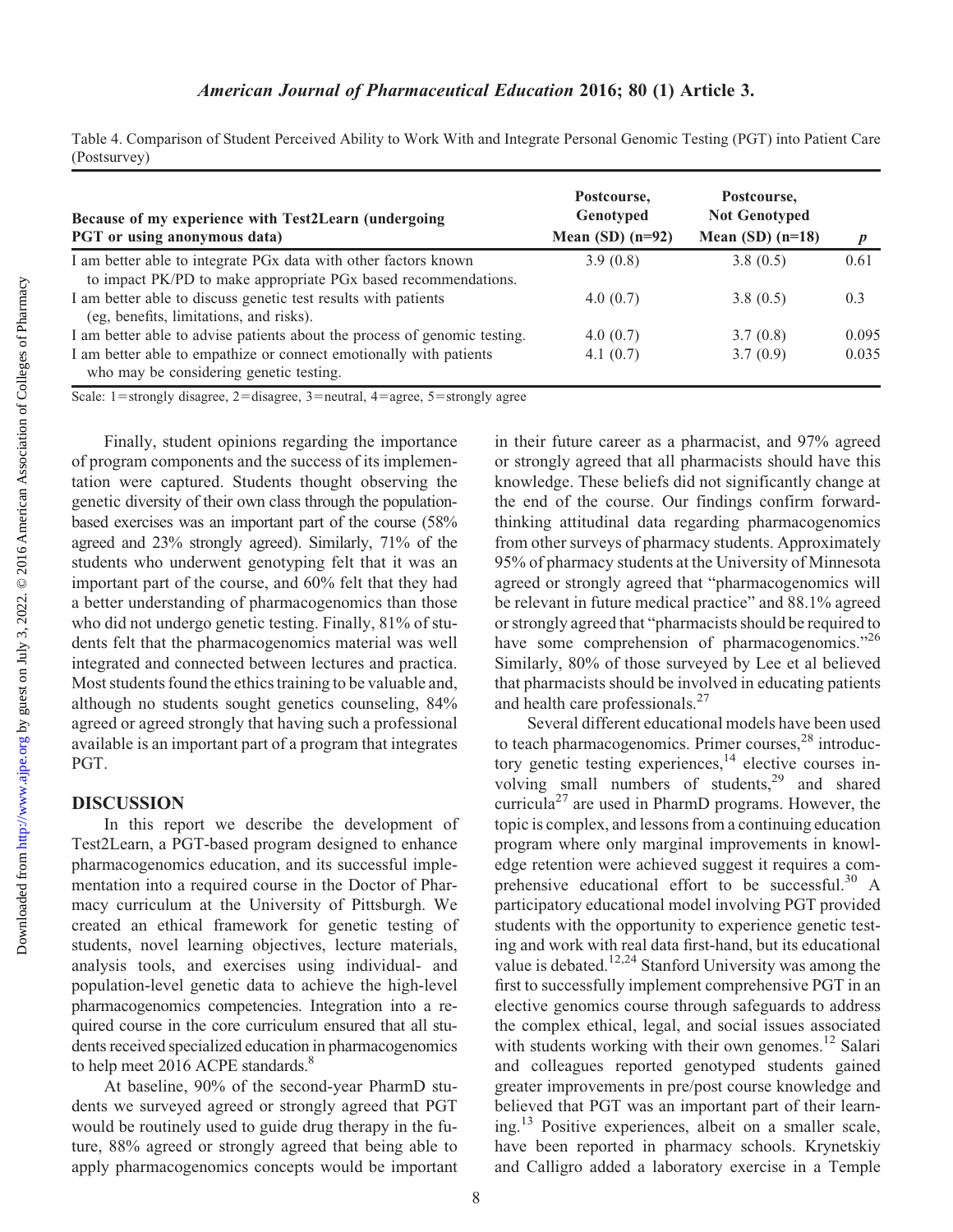University pharmaceutics class in which students determined their own genotype for a single drug metabolism gene. The majority of students strongly agreed that PGT "helped them to understand why pharmacogenomics is so important."<sup>14</sup> Knoell and colleagues also completed a genotyping exercise with 10 volunteers from a class of 115 in a clinical pharmacogenomics course at The Ohio State University College of Pharmacy. In their experience, 85% of the 115 students in the course agreed or agreed strongly that the PGT was beneficial in helping them connect to course content. Student feedback recommended that future genotyping exercises be expanded to all students.15

Through our program, students performed well on information retrieval and genotype interpretation assignments that were designed to meet learning objectives. Genetics and pharmacogenomics knowledge improved by the end of the course and in comparison to previous years. Student self-efficacy for tasks necessary to integrate pharmacogenomics in clinical practice was rated highly and their understanding of the risks and benefits of PGT significantly improved at the end of the course. Students were highly engaged as demonstrated by the 82% PGT participation rate. The overall program significantly increased student confidence (whether students thought they could understand test results) and, not surprisingly, their self-perceived ability to empathize with future patients who may be tested vs students who were not genotyped. Overall, results are consistent with, and extend, outcome data involving PGT in the medical school elective course at Stanford and early testing experiences in pharmacy curricula.<sup>13-15</sup> Our pharmacy students specified PGT was an important part of the course, and those who were genotyped thought they had a better understanding of pharmacogenomics concepts because of this opportunity.

Aggregating student data and conducting population analyses was a useful exercise for several reasons. First, the PTC activity provided a simple and accessible example of phenotype prediction from genetic data. Second, the high frequency of actionable diplotypes (86%) showed potential clinical relevance. Consistent with findings from Knoell et al, students thought that identifying the heterogeneity in classmates was a powerful finding to help them appreciate population diversity.<sup>15</sup>

The risks to implementing PGT in an educational setting involve privacy and confidentiality, coercion vs a right to know (or not know), maintaining equal learning opportunities, psychosocial issues, and incidental findings.12,19 We believe that the Test2Learn implementation model created a clear path forward to mitigate these risks. Problems associated with privacy, confidentiality, and

coercion in a classroom setting were mitigated through the use of blinding, USB drives, the Personal Genome Browser Tool, careful design so students understood the activity was optional, and ensuring that no identifiable data was collected. In particular, the Personal Genome Browser Tool provided a needed blinding mechanism, which using the 23andMe website didn't provide, and a way to deliver alternative nonpersonal datasets to students not genotyped. In addition, since the program was implemented in a core curriculum, the large number of students who participated made population exercises feasible while still maintaining blinding and procedures designed to eliminate any pressure to participate.

Because 23andMe no longer provides health reports, the incidental finding risk is significantly lower. Importantly, the Food and Drug Administration did not restrict 23andMe or any other company from returning raw data as it is not trivial for nonexperts to get from sequence to a disease risk prediction (for many genes/ diseases this is a challenge even for experts). However, to remain conservative, the Personal Genome Browser Tool gene lookup list was also limited to genes relevant to course activities, and course faculty members were careful to not direct students to third-party interpretative services or example genetic test reports that students might try to use to extend their data beyond the course's pharmacogenomics focus. The postsurvey data indicated that only a small subset of students sought such interpretive services on their own, and no students used the genetics counselor we had made available. However, 84% of students agreed or strongly agreed that having a professional available is an important component of a program that integrates PGT. This apparent contradiction between perceived need and lack of use of counseling services is consistent with other educational trials of PGT.<sup>13,31</sup> We believe the program's focus on ethics training (expert lecturer, active discussions, the 4-week PGT decision-making period, and genetics counselor availability) was important in supporting students regarding potential psychosocial issues. Other investigators further advocate for student access to a multidisciplinary approach to consultative services (not just genetic counselors). $31$ 

The use of commercial genetic testing eliminated the need for faculty members to manage student personal genetic data and to create a local informed consent process. It made blinding easier, and, in general, is more realistically implemented in institutions where onsite genetic testing is not available, or there are concerns with storing student genetic data. Barriers to entry included test costs and availability of faculty members with the knowledge to create material based around PGT. We did not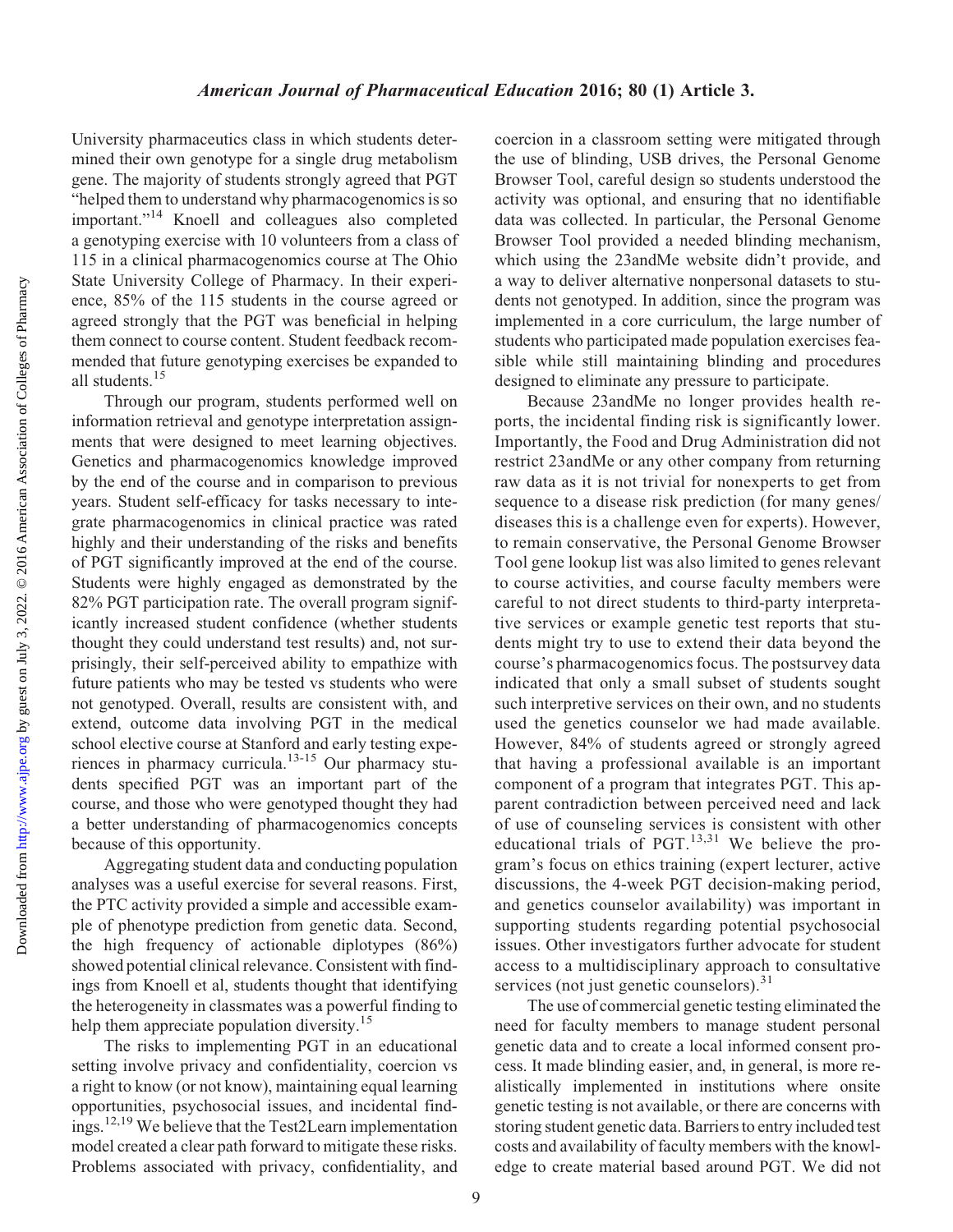assess willingness of students to pay for testing, but these costs are comparable to or less than some required textbooks. Faculty training programs such as the Pharmacogenomics Education Program (PharmGenEd) show a shared curriculum and the "train-the-trainer" approach to be effective in educating faculty members who have little to no experience using or teaching pharmacogenomics.27,32 We similarly found that introducing PGT via a teach-the-teacher approach effectively engaged faculty members and helped them develop course material that allowed the students to use PGT.

The implementation approach and its evaluation had several limitations. The use of nonpersonal datasets alongside PGT provided an opportunity to measure the impact of PGT directly, but, since the design was nonrandomized, results were subject to a selection bias. It was also challenging to distinguish the act of being tested from being in the program that discussed being tested and using genetic data. Additionally, the survey was not validated, so it is possible that some results may not be generalizable. With the exception of survey questions designed to stratify those who underwent PGT, improvements in student knowledge and perceptions were assumed to be driven by the program as a whole. We did not have a sufficient number of students opting to use anonymous genetic data to provide a robust comparison of all measures. Finally, all outcomes were short-term. Future analyses will evaluate student learning and retention longitudinally. In spring 2015, we expanded the Test2Learn program into our second cohort of students in the first-year class, Drug Development I. Our vision is that pharmacogenomics education and use of PGT as a pedagogical tool should not be in a single course with a single focus, but rather be a curricular thread that extends through the entire PharmD program.

### **SUMMARY**

The Test2Learn program was designed to enhance pharmacogenomics education in the core PharmD curriculum. This was accomplished through careful integration of PGT within an ethical framework, development of new educational materials, and collection of population level genetic data. Objective assessments and survey data show its implementation was highly successful and engaged students in achieving established pharmacogenomics competencies. Students who underwent genetic testing improved significantly in several areas when compared to students who used nonpersonal data. The PGT implementation was well-received, and we believe it is both feasible and transferable to other educational settings based on the testing availability, risks,

costs, and outcomes produced vs course time requirements.

# ACKNOWLEDGMENTS

The authors would like to thank the University of Pittsburgh Provost's Office and the Advisory Council on Instructional Excellence and the National Institutes of Health (KL2 TR000146) for grant support. We would also like to thank Sherri Peterson for organizing student kit distribution and collection and Dr. Esther Kim at 23andMe for guest lecturing in the course and working closely with us to accomplish testing efficiently within a tight academic schedule. This work was presented at the 2015 AACP Annual meeting in Washington, DC as one of the winners of the 2015 AACP Innovations in Teaching Competition.

#### **REFERENCES**

1. Dunnenberger HM, Crews KR, Hoffman JM, et al. Preemptive clinical pharmacogenetics implementation: current programs in five US medical centers. Annu Rev Pharmacol Toxicol. 2015;55:89-106. 2. ASHP statement on the pharmacist's role in clinical

pharmacogenomics. Am J Health-Syst Pharm. 2015;72(7):579-581. 3. Toward Precision Medicine: Building a Knowledge Network for Biomedical Research and a New Taxonomy of Disease. Washington, DC: National Academies Press; 2011.

4. Johnson JA, Bootman JL, Evans ME, et al. Pharmacogenomics: a scientific revolution in pharmaceutical sciences and pharmacy practice. Report of the 2001-2002 Academic Affairs Committee. Am J Pharm. Educ. 2002;66(4);supplement.

5. Tuteja S, Haynes K, Zayac C, Sprague JE, Bernhardt B, Pyeritz R. Community pharmacists' attitudes towards clinical utility and ethical implications of pharmacogenetic testing. Per Med. 2013;10(8). 6. Roederer MW, Van Riper M, Valgus J, Knafl G, McLeod H. Knowledge, attitudes and education of pharmacists regarding pharmacogenetic testing. Personalized Medicine. 2011;9(1):19-27. 7. de Denus S, Letarte N, Hurlimann T, et al. An evaluation of pharmacists' expectations towards pharmacogenomics. Pharmacogenomics. 2013;14(2):165-175.

8. Accreditation Standards and Key Elements for the Professional Program in Pharmacy Leading to the Doctor of Pharmacy Degree. Accreditation Council for Pharmacy Education. Standards 2016. 9. Calzone KA, Jerome-D'Emilia B, Jenkins J, et al. Establishment of the genetic/genomic competency center for education. J Nurs Scholarsh. 2011;43(4):351-358.

10. National Coalition for Health Professional Education in Genetics. Core competencies in genetics essential for all health-care professionals. Lutherville, MD; 2007

11. Murphy JE, Green JS, Adams LA, Squire RB, Kuo GM, McKay A. Pharmacogenomics in the curricula of colleges and schools of pharmacy in the United States. Am J Pharm Educ. 2010;74(1):Article 7. 12. Salari K, Pizzo PA, Prober CG. Commentary: to genotype or not to genotype? Addressing the debate through the development of a genomics and personalized medicine curriculum. Acad Med. 2011;86(8):925-927.

13. Salari K, Karczewski KJ, Hudgins L, Ormond KE. Evidence that personal genome testing enhances student learning in a course on genomics and personalized medicine. PLoS One. 2013;8(7):e68853.